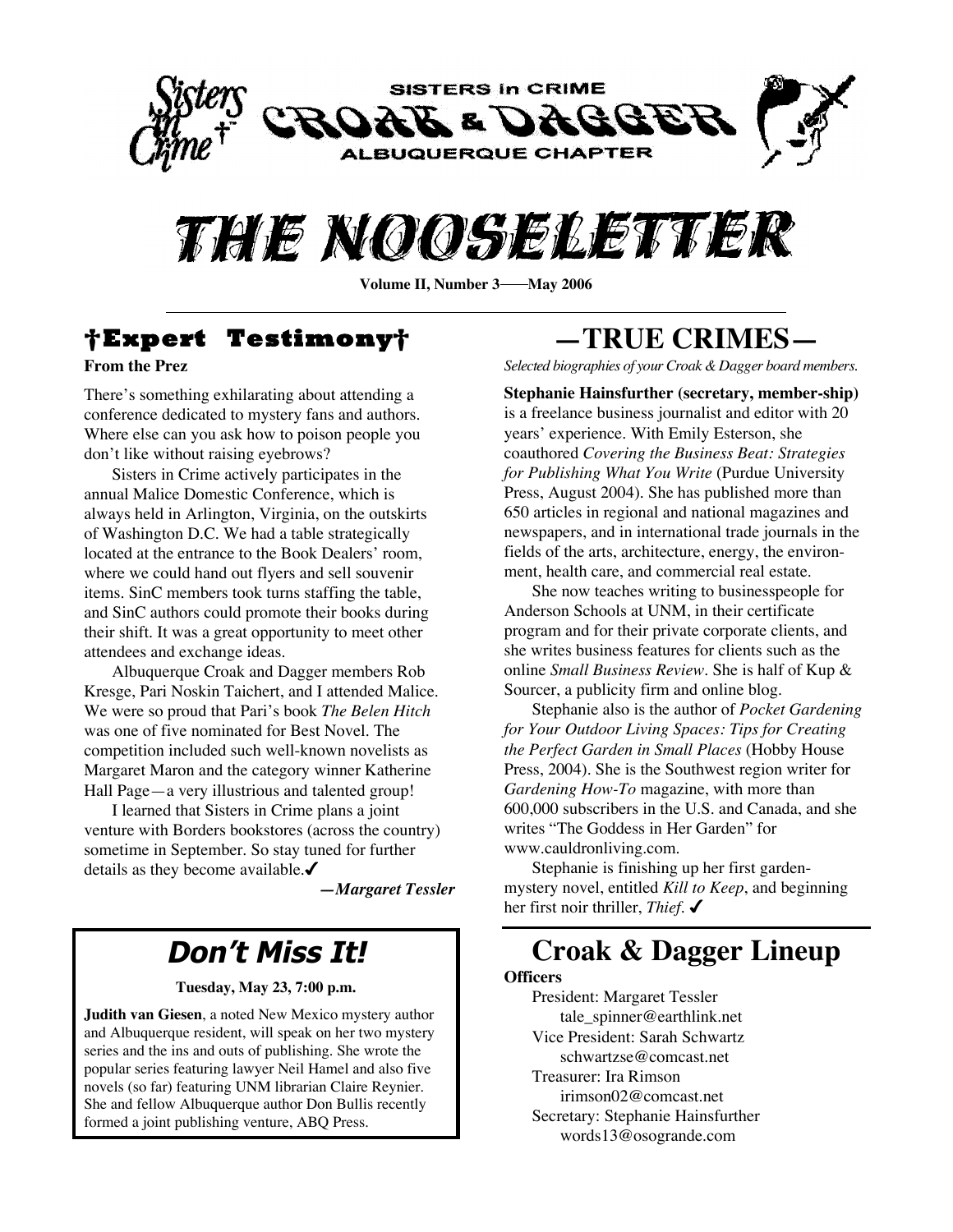### **Croak & Dagger Lineup** *cont'd.*

### **Committee Chairs**

Programs: Rob Kresge rkresge77@comcast.net PR/Publicity: Mary Edgar Smitchie6@msn.com Membership: Stephanie Hainsfurther words13@osogrande.com The *Nooseletter:* Shirley Coe shirleycoe@comcast.net Hospitality: Fred Aiken FAAiken@aol.com Web Site Coordinator: Nancy Varian thule21@att.net

## Seven Habits of Dismally Failing Writers

Presented March 25, 2006

(With apologies to Steven Covey, author of the best-selling book *7 Habits of Highly Effective People*.)

- 1. **Avoid networking**—Avoid writers' conferences, and don't join writers groups. Suffer alone. Gripe loudly. Spend more hours per week watching than writing.
- 2. **Don't make writing goals**—that way you won't be disappointed if you don't achieve them.
- 3. **Think like a loser, act like a loser**—Remain a postage piddler for the rest of your life. Don't learn from other's successes. Don't explore new possibilities. (For example, Joyce Milton's *Dinosaur Days* [Random House] is in its 64th printing; how can knowing this change your life as a writer?)
- 4. **Resist doing market analysis and research**—Your remarkable talent should be enough to make you succeed. (But keep in mind that 45,000 *new* books titles are available every year; there are 1,700 *daily* newspapers, and 98 percent of American families have TV with the average family running *two* sets seven hours a day. From *Margin* by Richard Swenson, MD.)
- 5. **Don't be curious**—Never ask, *"But what if...?"* It might lead to a mystery novel plot.
- 6. **Don't ever think outside the box**—For example, don't do what James Tully did in *The Crimes of Charlotte Bronte.*
- 7. **Give up right away**—Do this if your submission is rejected or your great idea is already taken.

*—Shirley Raye Redmond*

**A New Voice Joins the Nooseletter! (You could be next…)** ⇓

## **CITIZEN POLICE ACADEMY**

So you don't actually feature a police detective as a character in your new series, but you do have a homicide in your story and you only have a TVbased idea of how a crime scene is processed. Or your suspect is "tazed" by the police, and you're not sure how that feels. Or you want to meaningfully portray a drug addict, repeat offender, or gang member, but you're a little leery of interviewing such a person.

Well, don't despair. Now there's a way to get some hands-on learning and a local perspective on crime and policing. The Albuquerque Police Department's Citizen Police Academy (CPA) is a wonderful opportunity to meet and talk with local detectives and officers and ask those thorny questions you have about law enforcement.

You need to apply and be approved to attend CPA, but the course itself is free. It runs for 12 weeks, encompassing two evening sessions per week. Special visits to the APD Crime Lab, Communications/911 Center, and Firing Range, and the opportunity to participate in a Ride Along may be included.

Detectives and officers, as well as civilians, from many different areas of APD come to speak to the class regarding their area of expertise. While the specific topics offered vary from session to session and may even change during a session due to the availability of instructors, the topics included in the session I attended ranged from Crime Prevention, Domestic Violence, and Internal Affairs to Narcotics, Bomb Squad, and Office of the Medical Investigator. The Office of the Medical Investigator presentation by Steve Nunez was one of the most informative trainings I've ever attended of any kind and made a fairly gruesome topic understandable and, dare I say it, fun.

While the presentation skills of the individual officers may vary, it is almost impossible not to learn something from each speaker, and in particular, not to learn a lot about the culture of police work. Jokes, horror stories, tall tales, and cop lingo abound, which the audience highly enjoys.

*(cont'd. on next page)*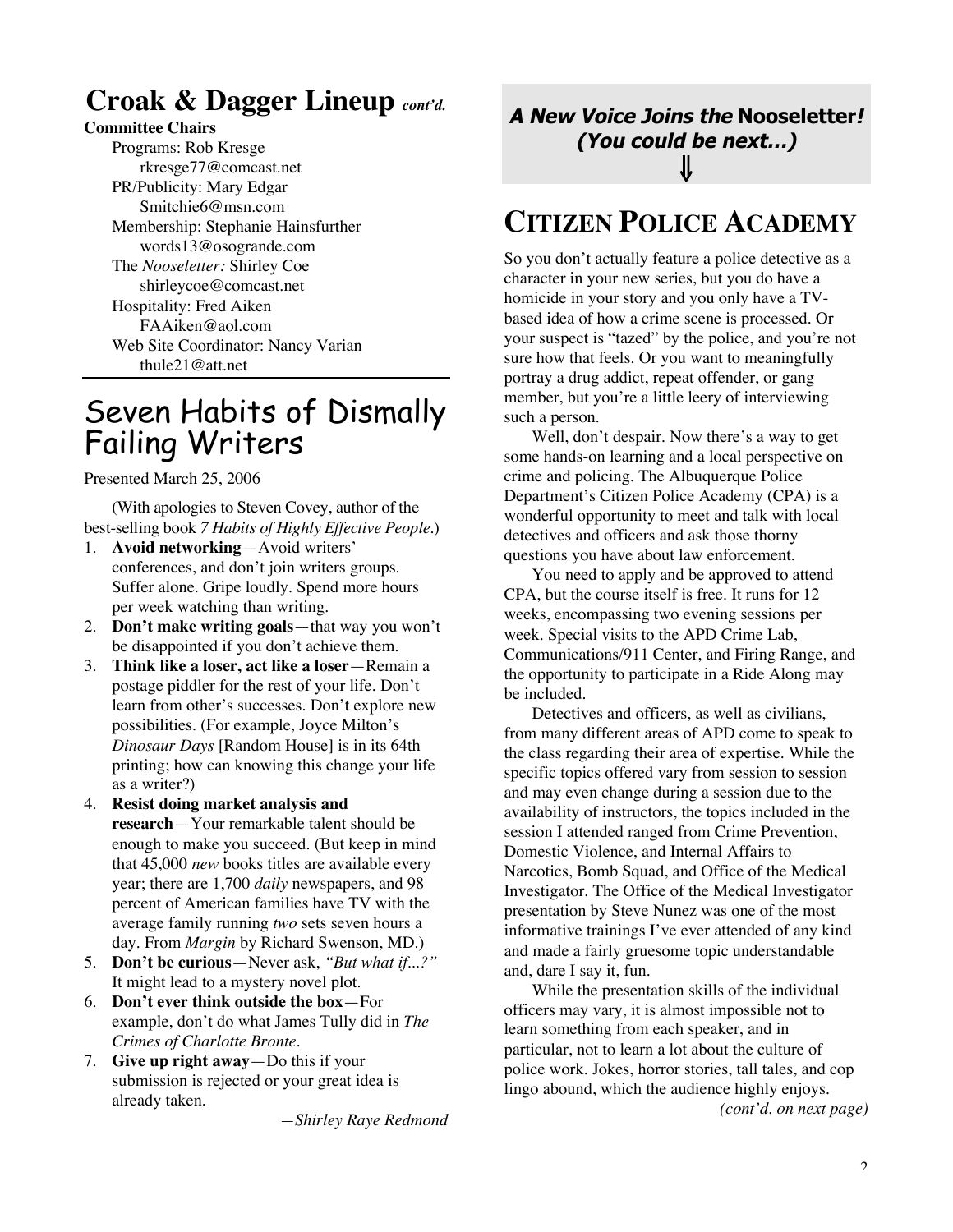#### *(Citizen Police Academy, cont'd.)*

For sheer volume of information, access to resources, and cost, the APD Citizen Police Academy is an unbeatable value and a heck of a lot of fun. If you make it through all 24 sessions, you will "graduate" in the presence of such notables as the police chief and the mayor! For more information about CPA, APD's new CSI class, the Women Against Crime program, or any other awesome opportunity to interact with our local police department, surf your way to www.cabq.gov/police and get started learning about the bad guys and the good guys who catch 'em. $\checkmark$ *—Ruth Brown Jimenez, ruth@senorabooks.com*

### **Dastardly Duels**

Rocky Mountain Fiction Writers announces its annual contest for *unpublished* novel-length fiction writers. Submissions will be accepted April 1, 2006, through June 1, 2006. Enter in any of four commercial fiction genres:

- Mystery (cozies, P.I., amateur detectives, hard-boiled, police procedurals)
- Romance (genuine romance novels)
- Speculative fiction (science fiction, fantasy, horror, tie-ins)
- General fiction (action-adventure, chick lit, historical, Westerns, mainstream, women's fiction, war)

Winners will be announced at the annual Colorado Gold Conference in September. *Note*: All judges for the final round are professional literary agents or editors who work in these genres.

For complete details, go to www.rmfw.org or call 303-331-2608. The entry fee is \$25 per manuscript; a thorough critique is an additional \$25.

### DON'T FORGET:

Tuesday, May 23, 7:00 p.m. Saturday, June 24, 1:00 p.m. Tuesday, July 2, 7:00 p.m.

### **SinC Links**

Check out these great resources dealing with poisoning:

 *Poisons, A Guide for Law Enforcement, Toxicologists, and Attorneys* by John Trestrail, Humana Press *Deadly Doses: A Writer's Guide to Poisons* by Serita Deborah Stevens, from the Howdunit series published by Writers Digest<br>Protection and the contribution of the contribution of the contribution



# *And the Edgar Goes to…*

Mystery Writers of America announces the winners of the 2006 Edgar Awards published in 2005:

**Best Novel**

*Citizen Vince* by Jess Walter (Regan Books)

**Best First Novel by an American Author**

*Officer Down* by Theresa Schwegel (St. Martin's Minotaur)

**Best Paperback Original**

*Girl in the Glass* by Jeffrey Ford (Dark Alley)

### **Best Fact Crime**

*Rescue Artist: A True Story of Art, Thieves, and the Hunt for a Missing Masterpiece* by Edward Dolnick (Harper Collins)

#### **Best Critical/Biographical**

*Girl Sleuth: Nancy Drew and the Women Who Created Her* by Melanie Rehak (Harcourt)

#### **Best Short Story**

"The Catch" Greatest Hits by James W. Hall (Carroll & Graf)

#### **Best Childrens**

*The Boys of San Joaquin* by D. James Smith (Simon & Schuster Children's Books)

#### **Best Young Adult**

*Last Shot* by John Feinstein (Knopf Books for Young Readers)

#### **Best Play**

*Matter of Intent* by Gary Earl Ross (Theater Loft)

**Best Television Episode Teleplay**

*Sea of Souls* "Amulet" by Ed Whitmore

#### **Best Motion Picture Screenplay**

*Syriana* by Stephen Gaghan, based on the book by Robert Baer (Warner Brothers)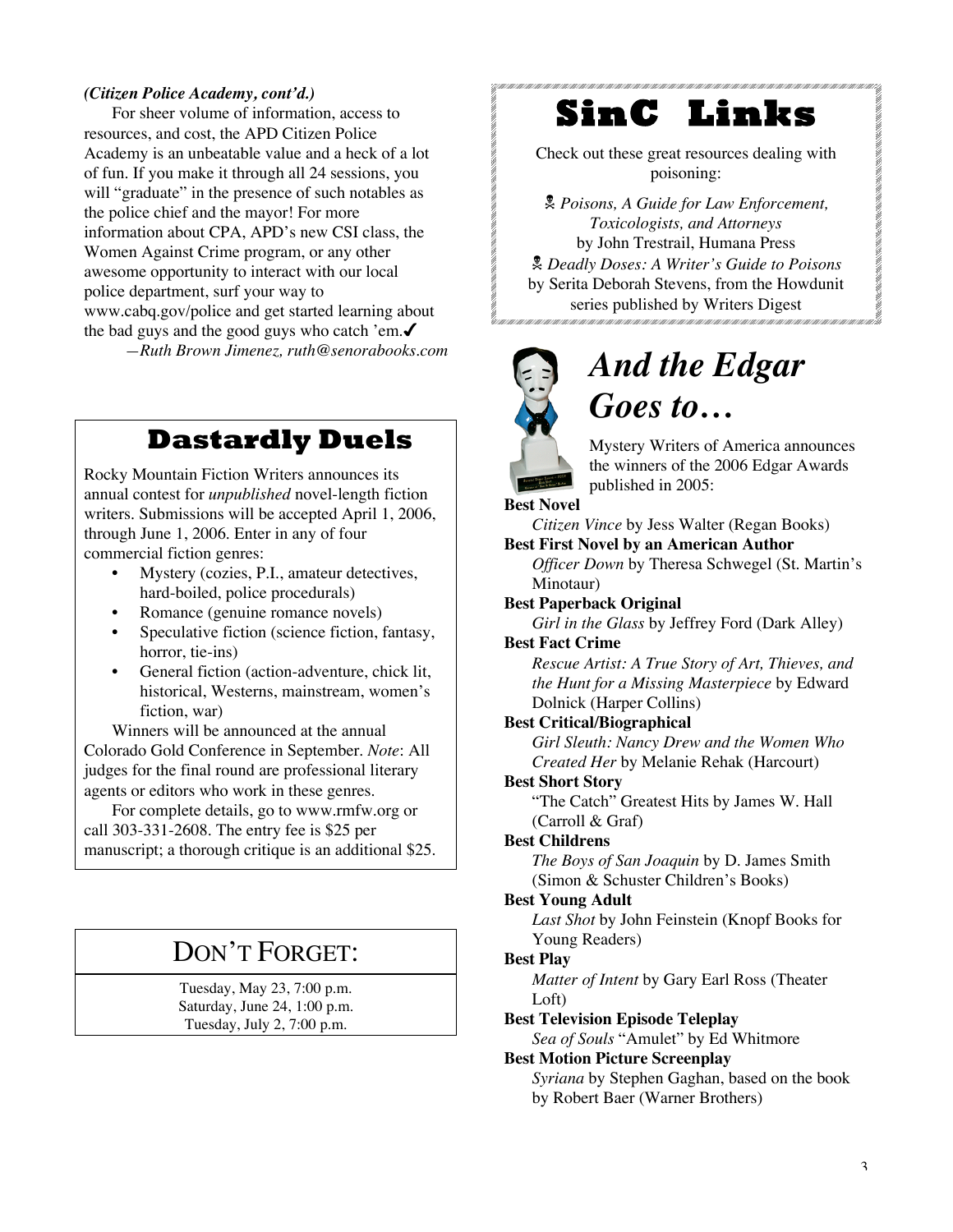# The Cairn of Albertvs

**The Roman Way of Death**

*Dulce et decorum est, Pro patria mori.*

It may be "Sweet and fitting to die for one's native land," but in Roman times, as in any other, dead was dead. The words are from Horace, and World War I poet Wilfred Owen called them "The old Lie" in a poem about the horror of life in the trenches:

"...You could hear, at every jolt, the blood come gargling from the froth-corrupted lungs, Obscene as cancer...."

Owen's lines could well describe a Roman legionary transfixed by an enemy spear. In life before MASHes, wounded legionaries were treated by *capsari*, field medics who bandaged wounds. The injured were brought to the nearest camp or fort, where surgeons treated sword slashes or spear thrusts and amputated limbs. Roman medical instruments have been discovered where scalpels, probes, and forceps are identical to those used today. The wounded recuperated in a military *valetudinarium,* the prototype for hospitals first built in Christian times. The healing complex featured an operating theatre, wards, treatment rooms, baths, and latrines.

Soldiers died, and legion *quaestors* subtracted from each man's pay the "pre-need" cost of a funeral banquet. The *Landesmuseum* at Mainz, Germany, displays headstones of men from the legions once stationed there. There's a poignancy to the inscriptions, which list the man's name, rank, legion number, town of origin, years of service, and age at death: the youngest was eighteen, one year of service; the oldest fifty-five, twenty-two years in Legion XIII.

Did Julius Citizen believe in life after death? The Roman state religion was not big on beliefs about an afterlife, salvation, or morality. Religion consisted of gory ritual sacrifices to friendly gods, and weird spells to control nasty ones. Doing the rite thing was more important than believing the right thing. Hades was god of an underworld that was reached across several rivers. A three-headed dog kept souls from going back. You were judged and sent either to: (a) eternally wander on a stark mesa along with other anonymous ghosts, (b) a place of perpetual Happy Meals, or (c) Tartarus, where you had never-ending lousy casino luck.

Libitina was the goddess of funerals. Professional undertakers prepared a corpse for burial or cremation. Even the poor could join a club that

paid funeral expenses, but their bodies were shunted out at night, by the shortest route to a cemetery. On the other hand, funerals of the Rich and Famous were a sort of Mardi Gras parade cum corpse. Undertakers rounded up women mourners, musicians, belly dancers, and Marcellus Marceautrained mimes to entertain the plebs. Family members wore death masks of ancestors and rode in chariots. On reaching the Forum, the corpse was propped upright and forced to endure—one hopes, short—speeches under a broiling Italian sun. After the interment, a catered lunch from Little Caesar's was served in the cemetery. Modern-day Romans still picnic among the tombs.

The task of a historical fiction writer is to breathe life into characters as remote as Time itself. The further back the era, the harder the writing because literary sources and physical remains are lost. I found that in the fifth-century, corpses were often encased in plaster before burial. This gave me a chance to have Arcadia discover that, just as the deceased woman's face was reached, she was not the one who had supposedly died in a fire! "End chapters on a page turner . . ."

*Ars longa, vita brevis. Vade in pace*—Go in peace 'til the next *Nooseletter*.

*—Albert Noyer*

# **IN THE LOOP**

If you haven't joined already, all members are invited to join the Croak & Dagger community group, an online gathering place. Exchange information about mystery books, movies, and TV shows; share news about local and national mystery events; and participate in occasional online classes. Join in!

Contact Nancy Varian, thule21@att.net, for further instructions.

Croak and Dagger

#### **Coming Events—**

On **Saturday, June 24**, Poison Control Center toxicologist **Jess Bensen** will speak to us about poisons—including poisons popularly used in mystery fiction, accidental poisonings, and misconceptions about poisons.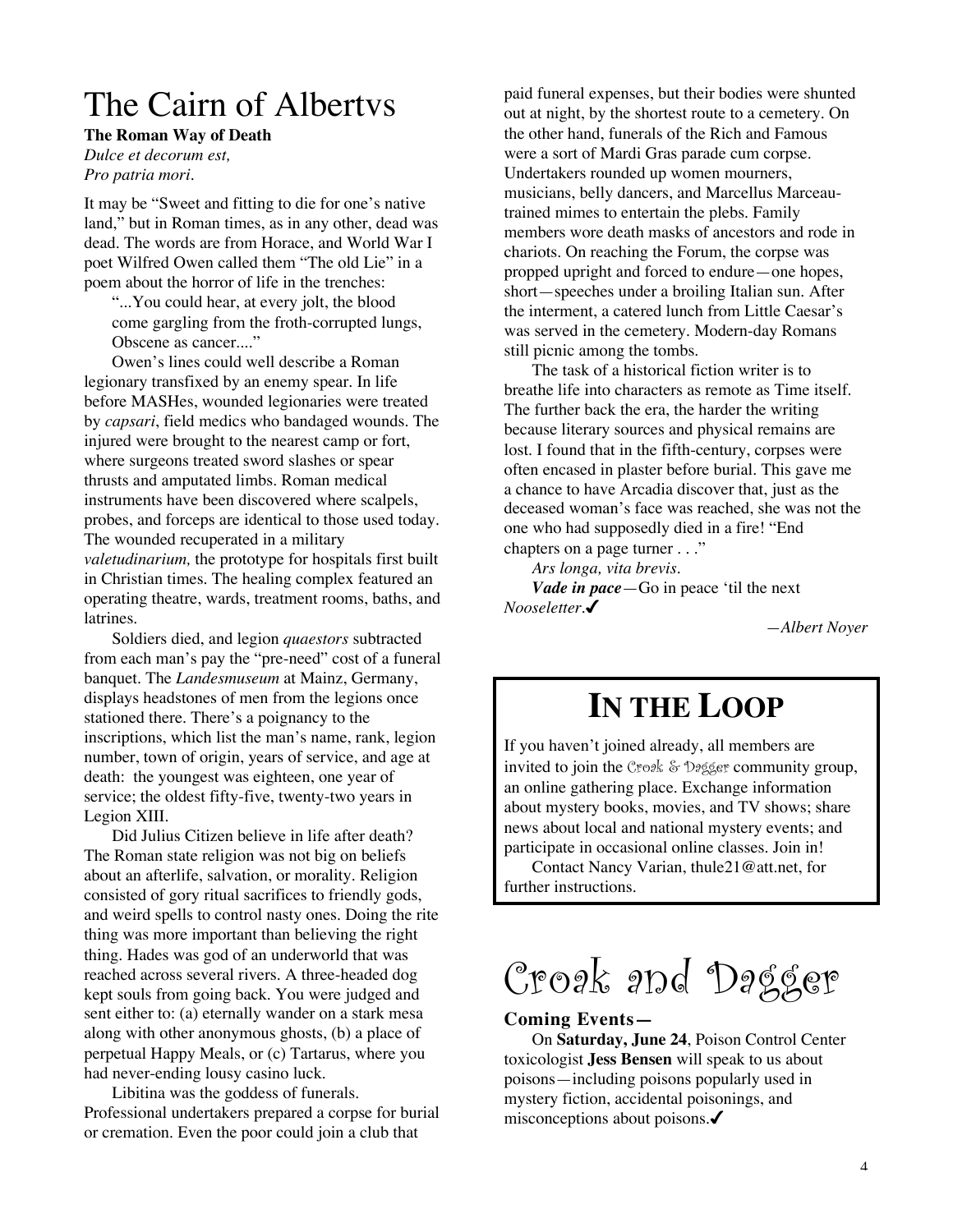

Sisters in Crime was founded in 1986. *The purpose of Sisters in*

*Crime shall be "to combat discrimination against women in they mystery field, educate publishers and the general public as to the inequities in the treatment of female authors, raise the level of awareness of their contribution to the field, and promote the professional advancement of women who write mysteries."*

# **Sleuthing, Lesbian Style**

The mystery/suspense/thriller/crime genre has many subgenres, not the least of which are legal thrillers, cozies, police procedurals, and detection novels. Some subgenres are subgenres of subgenres, for example, the gardening or culinary cozy or the detection novel teeming with sleuthing cats.

One little-known subgenre of subgenres is the mystery/suspense/thriller or crime novel featuring lesbian characters. Despite astounding ups and downs in the lesbian publishing world in the last ten years—it's such a small industry that it rises and falls based on the decisions of a handful of houses and distributors—the lesbian genre novel is alive and well and the crime category is bursting at the seams!

These novels feature everything from lesbian heroines to lesbian victims to lesbian bad girls: police detectives, FBI agents, private investigators, accidental sleuths, assassins, and serial killers. Some fall in love, some remain celibate, some lust from a distance, some struggle with their sexuality, and some embrace it without a qualm.

Since these novels are a form of escapist romantic fiction, the girl does often get the girl, sometimes quite explicitly, but just as often the heroine has too little left after fleeing from villains, rescuing damsels in distress, unmasking secret agendas, or solving the crime to indulge her desires.

The original lesbian novel was largely a true confession or discovery type of tale (often) bewailing a lesbian fate. Due to the unstinting labor of some hardy pioneers, the literature evolved in the 1970s to incorporate works of significant literary import by major authors and a steady offering of positive, proactive fiction, centered largely on romance titles.

In the last ten years, however, the industry has grown up to encompass a much wider variety of genre fiction, with stronger writers, more complex character and plot developments, and an audience that is far more demanding of its storytellers than the one that existed in the 1980s and even in the early 1990s. Some of the larger publishing and distribution entities for this new market are Bella Books, Star Crossed Productions, Regal Crest Enterprises, Alyson, Cleis, and Bold Strokes Books.

In fact, the lesbian publishing world and readership has evolved sufficiently to make it possible to establish the Golden Crown Literary Society (GCLS) and to hold an annual conference to present the Goldie Awards for lesbian fiction in a number of categories, including a mystery/thriller/ adventure category. While the GCLS Conference is not strictly for mystery writers or mystery writing, several workshops planned for this year's conference incorporate the topic of mystery, thriller, and adventure writing for this audience of writers and readers.

Do you have to be a lesbian to write a mystery novel featuring lesbian characters? Absolutely not! But you do have to be a good writer! The GCLS Conference will be held in Atlanta, Georgia, June 8–11, 2006. For more information, go to www.gclscon.com.

*—Ruth Brown Jimenez, ruth@senorabooks.com*

### **More Dastardly Duels**

The American College of Forensic Examiners, publishers of *The Forensic Examiner*, the "world's most popular forensic magazine," is sponsoring a mystery writing contest. Enter in one or more of four categories: a) nonfiction forensic study, b) fictionalized forensic study, c) nonfiction psychological profile, and d) fictionalized psychological profile. Stories must be 1,500–3,500 words, and each must be written as a puzzle, with the solution written separately.

Deadline is May 15. Entry cost is \$15. First prize is \$500. Selected winners get published in *The Forensic Examiner*.

- Pertinent Web sites are:
- www.mysterywriterscontest.com
- www.TheForensicExaminer.com
- Good luck. And may the best writer win.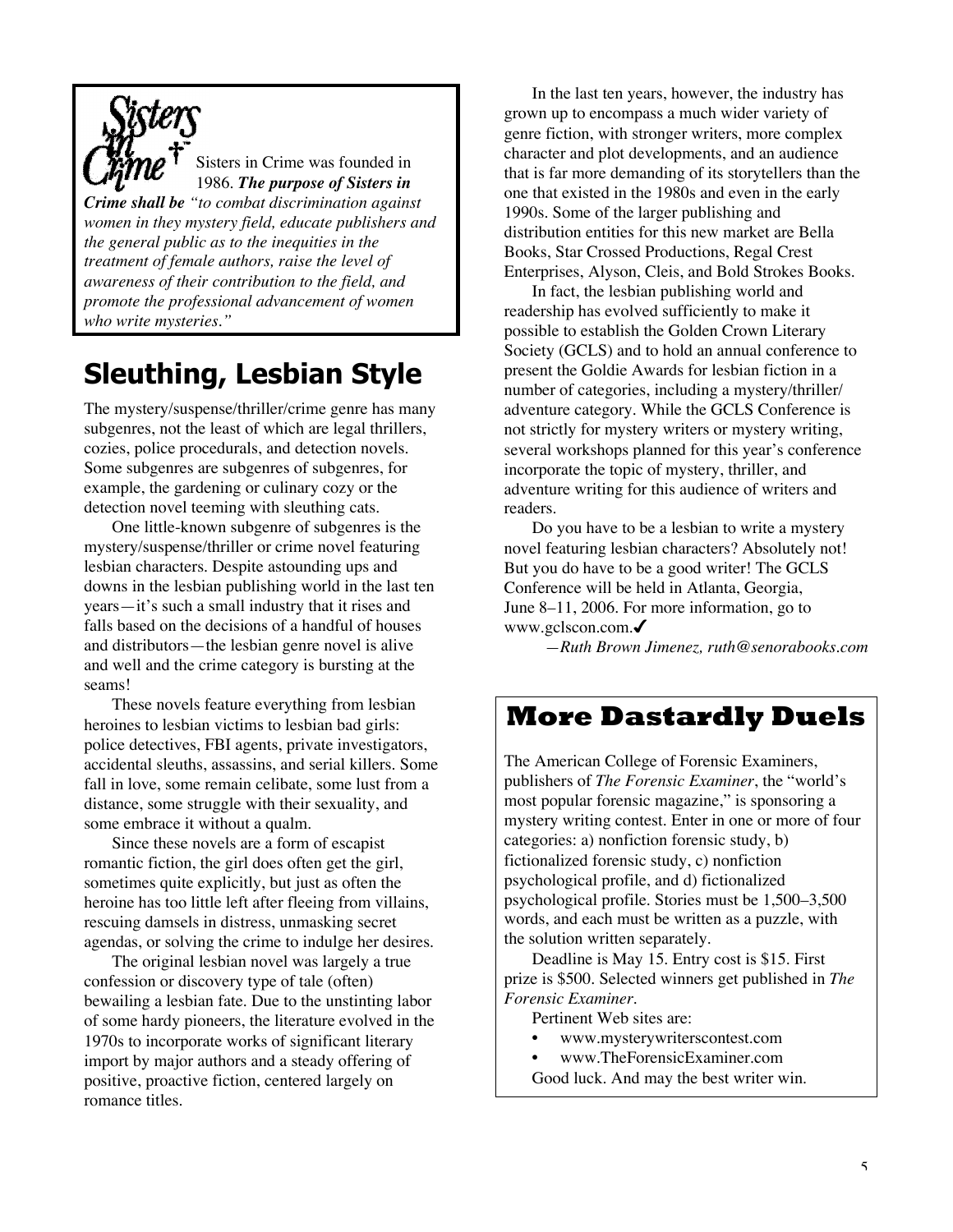### **ROB'S RANDOM SHOTS**

#### **May Case File Number One**

*Nothing but Trouble* by Michael McGarrity, Dutton, 2006, Hardback, 305 pp.

The most recent Kevin Kerney police procedural takes local favorite Santa Fe author McGarrity's hero into a new phase of life and to a new level in his relationship with his wife and family. Kerney, the chief of police in Santa Fe, has been a beat cop, an investigator, and deputy chief of the New Mexico State Police. A few books ago, he married a military police officer, Sara Brannon, who's now a lieutenant colonel in the Pentagon. They have a three-year-old son, Patrick, but by necessity they have to live apart due to Sara's career. She keeps Patrick with her.

This looks like subplot, you say? Cut to the chase. Well, it becomes increasingly hard for Kerney and Sara to compartmentalize their lives in this novel. Kerney's boyhood friend and adult hell-raiser Johnny Jordan offers him a short-term job as technical adviser to a film being shot in the NM boot heel. At first wary, Kerney and Sara decide it would make an ideal vacation for the three of them. When the mayor of Santa Fe indicates he won't run again, Kerney decides he ought to retire and announces his intention.

No sooner is that done than Sara is given an unusual assignment to investigate and apprehend a fugitive U.S. financier in Ireland with ties to the current U.S. administration. She leaves Patrick with Kerney, who goes through what readers will identify as child care angst while trying to juggle his Santa Fe and boot heel responsibilities. He solves the problem by taking Patrick to the movie location with him, while Sara goes to Ireland. En route to the location, he stumbles across a murder and learns of shady doings that may involve some kind of smuggling along the border.

Now McGarrity pulls a bold stroke and shifts the action to Sara for several chapters. She works with an Irish police officer to apprehend their suspect, but things go awry amid Pentagon politics and she is recalled to Washington short of the arrest. This is not an arbitrary decision on McGarrity's part. Many readers might think this was a needless distraction from the main plot, but those who have faith in McGarrity are amply rewarded.

Kerney is able to juggle Patrick's care and the movie job. Needless to say, he cracks the smuggling case. But Sara runs afoul of an embittered Army general and is transferred to a combat zone. As the book ends, Kerney is retired, saddled with a young

son, and unable to be with his wife. McGarrity has admirably snared his legion of readers, and we will wait for his next Kerney novel on pins and needles.

#### **May Case File Number Two**

*Hello, Stranger* by Virginia Swift, Harper Collins, Feb 28, 2006, Hardback, 260 pp.

I don't usually put the actual date of publication for a book, but Virginia Swift addressed our February program the very issue day of her fourth Mustang Sally mystery series. Those who were there or have read her previous novels (*Brown-Eyed Girl*, *Bad Company*, and *Bye, Bye Love*) know Swift is really UNM history professor and Albuquerque resident Virginia Scharff. It's also unusual when I get to review two New Mexico authors in the same issue of the *Nooseletter*.

On to the chase. University of Wyoming women's history professor "Mustang" Sally Alder, former lead singer in a rock band, helps one of her students, "Charlie" Preston, badly beaten and penniless, leave town by giving her some money and Sally's own coat. She determines that the girl may have an abusive boyfriend. Her father, Brad, is a prominent local attorney and her mother, Bea, is a leading spokesman for conservative Christian values who opposes Sally's courses and modern teaching and mores.

A few days after the girl disappears, Sally helps a friend get another girl into an abortion clinic. A noisy and violent protest by Bea's church group ends suddenly with an apparent car bombing nearby. That causes no casualties, but as she flees for cover with her longtime boyfriend, Professor "Hawk" Green, Sally stumbles over the body of Brad Preston. He has been beaten to death with a jack handle.

Did the handle come from Charlie's car? Was her boyfriend the one who beat her, or was her father the abuser? What did her stepmother know and when did she know it?

Sally is of course an amateur sleuth. She has ample reason to become involved in the investigation, and she ranges as far afield as Ft. Collins, Colorado, the nearest "large" city, in pursuit of clues and suspects. Needless to say, she runs afoul of Albany County Sheriff Dickie Langham for this, as she has before. Unlike her previous adventures, this investigation nearly claims her life and raises obstacles in her relationship with Hawk.

*(cont'd. on next page)*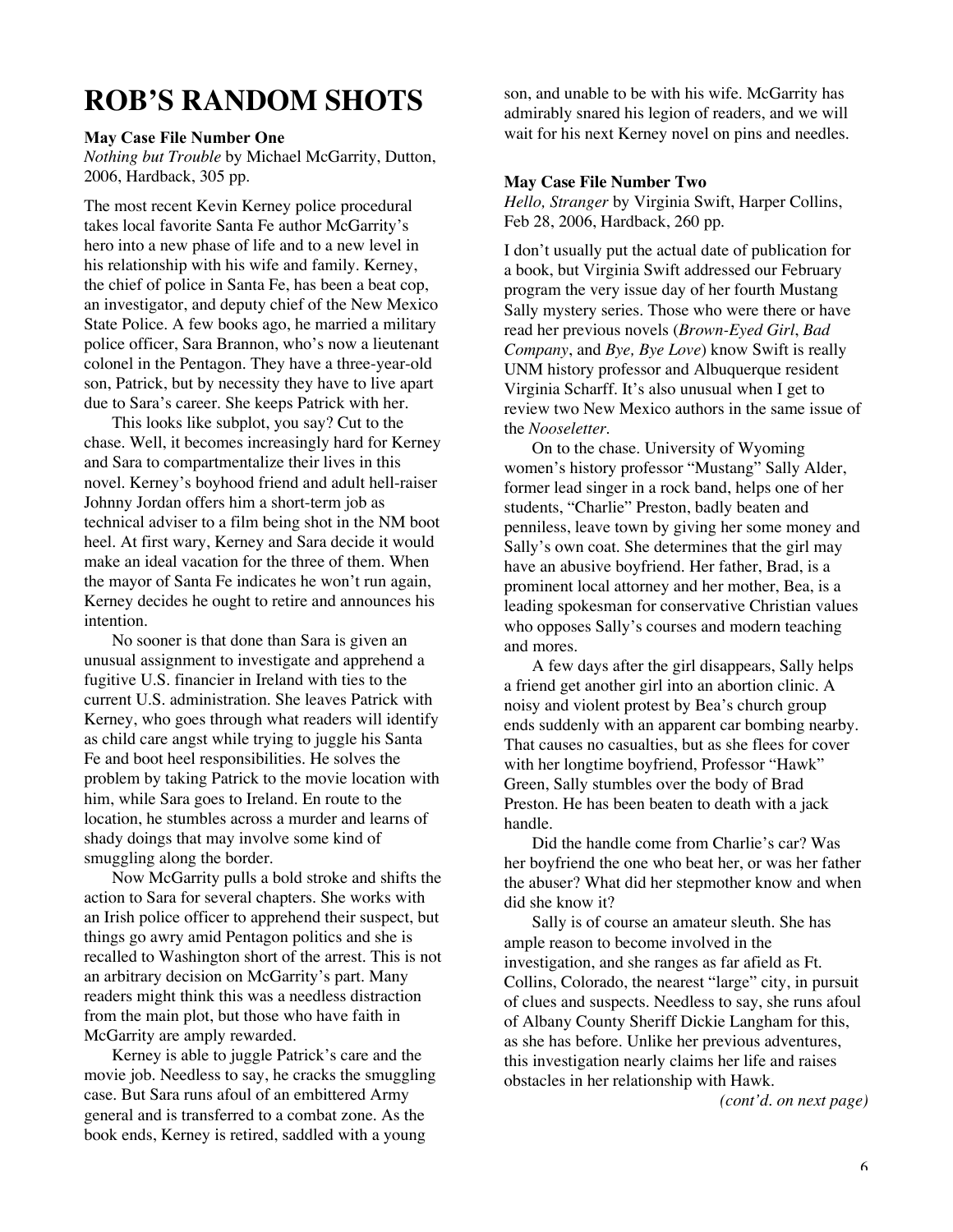#### *(Rob's Random Shots, cont'd.)*

Unraveling the mystery and staying alive brings Sally into contact with many of our favorite Swift characters at the university and in Sheriff Langham's family. Readers will not be disappointed either with the part played by a new character, worldly fourteenyear-old athlete Aggie Stark. And we get another dose of Swiftian realism. Laramie is not the idyllic small town or the movie image most of us have. It is populated by real people with modern problems.

The solution hinges on an urban problem that most Albuquerque residents can identify with, and the exciting conclusion lives up to the standards Swift has set for herself in her previous novels. You can jump into this series at any point, but my personal favorite remains Sally #2, *Bad Company*, which Tony Hillerman called "good company, indeed." ✔ *—Rob Kresge, rkresge77@comcast.net*



The Southern Independent Booksellers Alliance Conference and Trade Show will be held in Orlando, Florida, September 8–10. Independent booksellers will roam the trade show halls looking for books to stock their shelves. Major publishers will be there in full force, showing off their titles, and so will we!

Sisters in Crime is celebrating our twentieth anniversary this year, and we plan to be all tricked out at SIBA. Booksellers looking for those great mystery titles will have no trouble finding our table.

Here's how it works: Sisters in Crime volunteers work in shifts, setting up the booth and staffing it the entire weekend. We give away members' promotional materials (bookmarks, postcards, and so on) and information regarding Sisters in Crime's Books in Print.

*You may send any promotional material to me at Pamela King Cable, 4118 Huff Road, Archdale, NC 27263. I am driving to Florida and will ensure its safe arrival and display. The deadline to mail your material to me is August 30, 2006.*

Authors will have specific signing times to sign and give away their books to booksellers. That's right—give them away! We give our books to bookstore owners so they can read them, love them, order them, and hand sell them to their customers. Last year, our authors gave hundreds of books away. (So bring a hundred copies of your book!) Your

publisher will usually give you books to distribute to booksellers. If you're self-published, reserve a box of books for this show.

Attending SIBA, you'll experience one of the most effective means for introducing your work to booksellers or letting them know you have a new book. You have to travel and pay for room and food, but it's worth it. Traffic at the SinC booth, one of the conference's traditional favorites, is always heavy. You know how critical promoting your book is to your success, and this is a great opportunity to get noticed! Remember, the people who come to book signings are already your fans.

SIBA is fun too! You can roam the exhibit hall, meeting booksellers and other exhibitors. SIBA badges entitle you to sign up for other events. (You may have to pay for tickets; the badge just gets you in the door. Check www.sibaweb.com for more information.) And the SinC group always has dinner together on Saturday night.

Now is the time to begin thinking about volunteering at the Sisters in Crime table. If you're interested in this opportunity, email me at cable854@earthlink.net.

*—Pamela King Cable, Chairman, Sisters in Crime*

### **Some Swell News**

When Shirley Raye Redmond spoke to Croak & Dagger in March, she told us she had met the basic requirements (including being a published author) and was applying to be a writer for the Nancy Drew mystery series. Here's the scoop:

"Speaking to Sisters in Crime brought me luck. I got my Nancy Drew contract. My first mystery *Nancy Drew and the Jane Austen Tea Scandal* will be released in January 2008. Needless to say, I'm thrilled. Thank you and take care." $\checkmark$ 

*—Shirley Raye Redmond*



Have you seen them? Bright yellow, with bloodred markings? Do you have one? Do you have a handful?

The new 2006 Croak & Dagger bookmarks are a great way to spread the word about our Sisters in Crime chapter. Hand plenty out, but keep one for yourself: they list all our meeting dates and times for 2006.



 $S_{\text{S}}^{\text{Sters}}$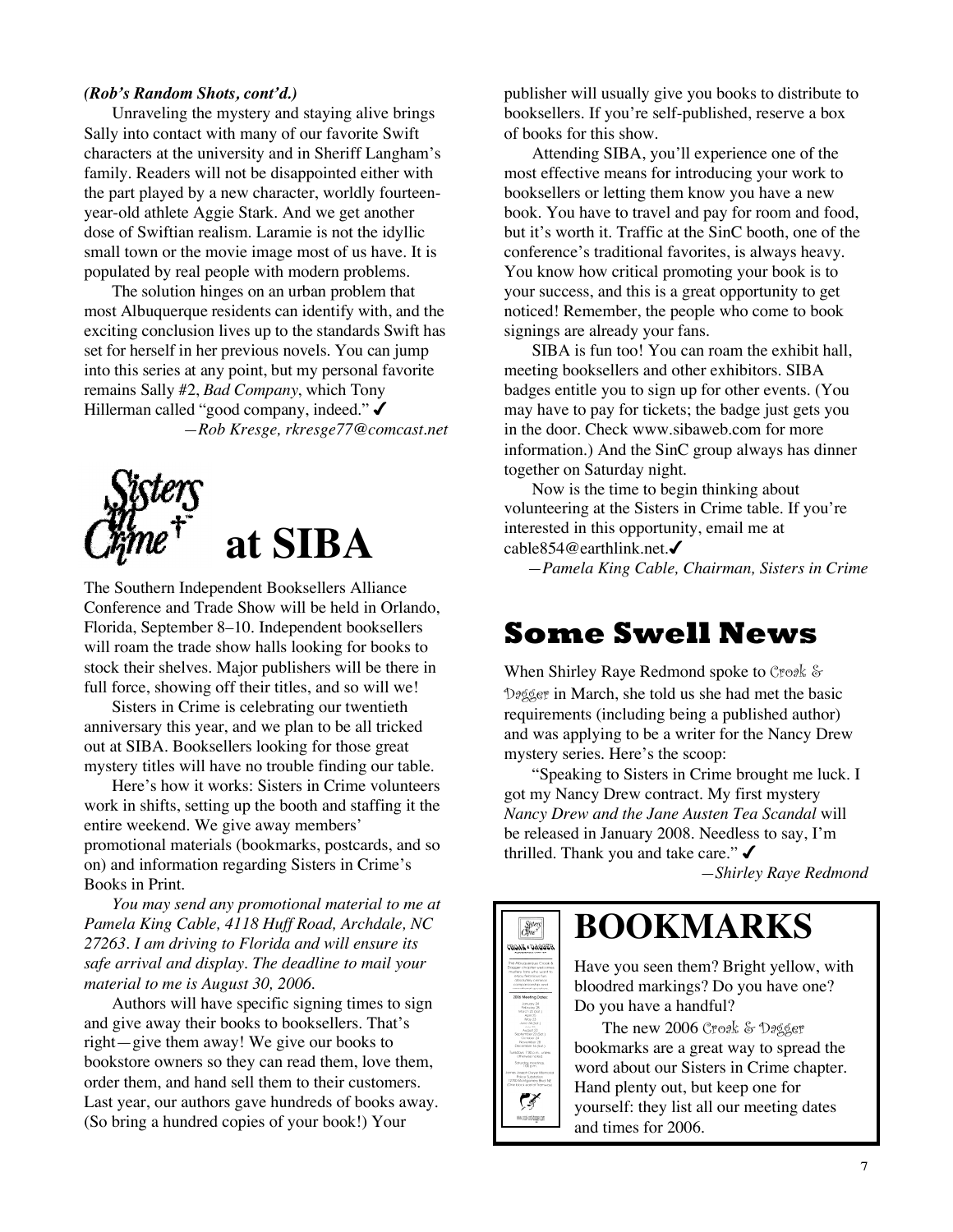### **Great Literary Taunts**

For authors in need of good put-downs:

• "I feel so miserable without you, it's almost like having you here." —Stephen Bishop

• "A modest little person, with much to be modest about." —Winston Churchill (about Clement Atlee)

• "I've just learned about his illness. Let's hope it's nothing trivial." —Irvin S. Cobb

• "I have never killed a man, but I have read many obituaries with great pleasure."

—Clarence Darrow

• "He has never been known to use a word that might send a reader to the dictionary."

—William Faulkner (about Ernest Hemingway)

• "He is not only dull himself, he is the cause of dullness in others." —Samuel Johnson

• "He had delusions of adequacy."

—Walter Kerr

• "I've had a perfectly wonderful evening. But this wasn't it." —Groucho Marx

• "They never open their mouths without subtracting from the sum of human knowledge." —Thomas Brackett Reed

• "He loves nature in spite of what it did to him." —Forrest Tucker

• "I didn't attend the funeral, but I sent a nice letter saying I approved of it." —Mark Twain

• "His mother should have thrown him away and kept the stork." —Mae West

• "Some cause happiness wherever they go; others whenever they go." —Oscar Wilde

• "He has no enemies, but is intensely disliked by his friends." — Oscar Wilde

• "He has Van Gogh's ear for music." —Billy Wilder

*—Ira Rimson*

### **Trois Riviere Fiction Writers (TRFW) Conference**

From the hustle bustle of Washington, D.C., where I attended the Malice Domestic conference along with about 550 other folks, I went to the slower-paced town of Farmington, New Mexico, to attend the TRFW conference with about 35 other writers and guest speakers from April 28–30.

I've decided that the number of attendees has nothing to do with the energy level at a conference. Both conferences were filled with enthusiasm and a sense of camaraderie—oh, and excellent programs, by the way.

While Malice is specifically geared for mystery writers, TRFW is open to writers of all genres. However, we had the opportunity to meet and mingle with two editors who were looking for new mysteries: Barbara Moore, an editor for Mystery Ink Books (a mystery imprint of Llewellen), and John Helfers, of TEKNO books, who acquires mysteries for Five Star, Thompson-Gale. Barbara and John were personable and helpful, and a number of people had the opportunity to pitch their stories to them.

Jerry Weinberg was the other Albuquerque SinC member who attended, and we both met people who were interested in knowing more about Croak and Dagger. With Farmington just a hop, skip, and jump away, we hope to have more interaction with TRFW in the days to come. $\checkmark$ 

*—Margaret Tessler*

# **Read All about It!**

Croak and Dagger announces successes for members Jerry Weinberg, for the recent publication of his book, and April Radbill, for her contributions to a new magazine. Congratulations!

In *Weinberg on Writing: The Fieldstone Method—Banishing Writer's Block* by **Gerald M. Weinberg** (Dorset House Publishing, 2006), Jerry reveals his secrets for collecting and organizing ideas for writing projects. If you've ever wanted to write a book or an article—or need to revitalize your writing career—don't miss this intimate glimpse into the mind behind some of the software industry's best books.

**April Radbill** published a number of articles in the initial publication of the new magazine *POSH*. A humorous article, "It All Began Innocently Enough," will appeal to all animal lovers; a sidebar gives information about the Animal Humane Society and dog parks in Albuquerque. Her other articles include: "Colored Pencil" (promoting an art exhibition by the Colored Pencil Society of America that will be held here in July), "Platinum Lifestyles" (about a show produced for KOB-TV, featuring luxury homes by Eric Spurlock), "Andy's Painting, Inc., Not Just Another Painter" (about Andy Warren, a local painting contractor), "For Love of the Outdoors" (about Woodfield's), a couple of restaurant pieces, and the initial defining article about the meaning of *posh* (unfortunately, there was no byline on that one!). $\checkmark$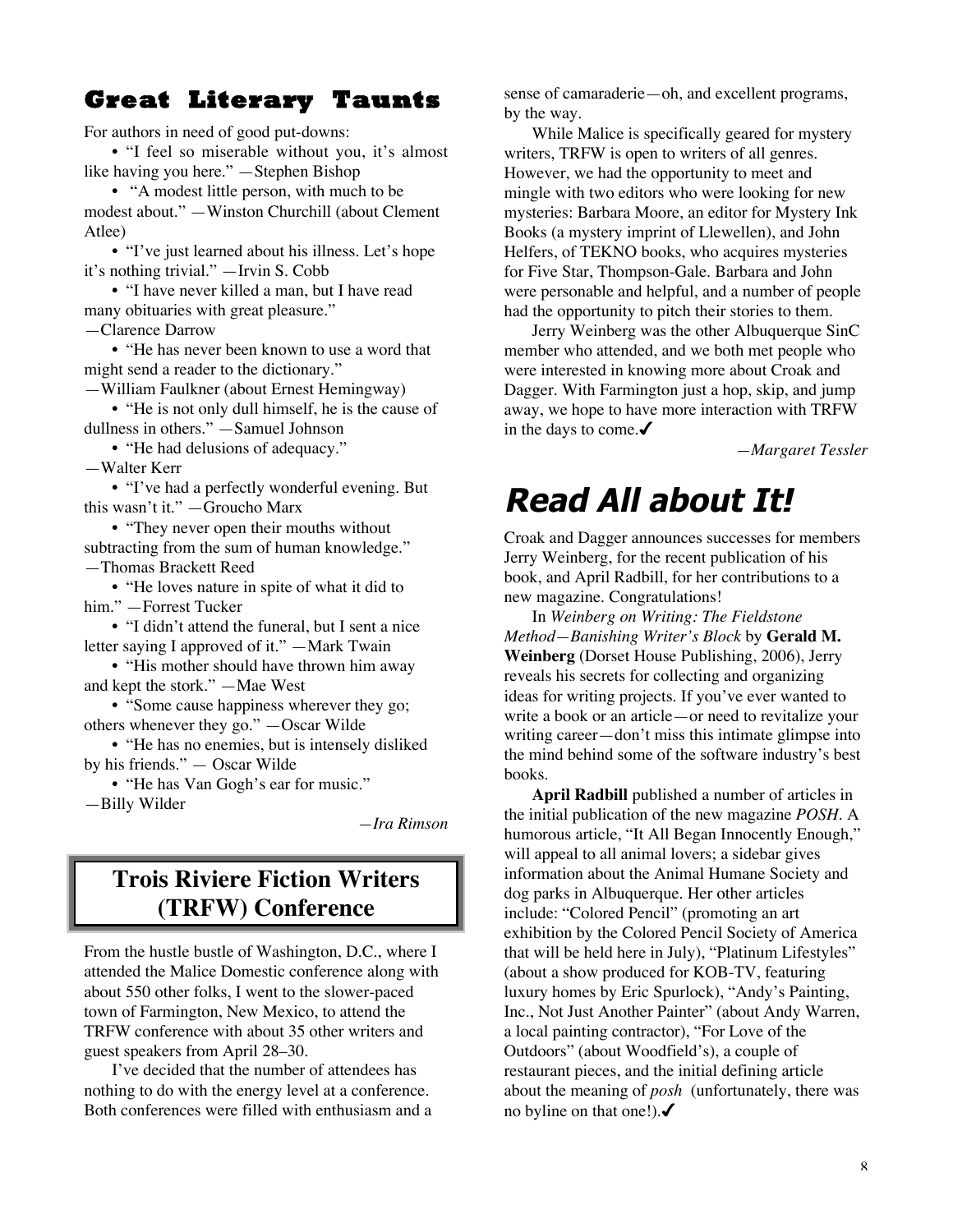

### **The Nominees** *(and Winners)* **Are . . .**

The Agatha Awards honor the traditional mystery—books best

typified by the works of Agatha Christie. The Agatha Award is a fan-generated award; Malice Domestic convention registrants and Friends of Malice nominated books from 2005 and then voted on the winners at the April 2006 convention. (\*Denotes winter; congratulations to all the nominees!)

### **Best First Novel**

**\****Better Off Wed* by Laura Durham, HarperCollins Publishers

*Blood Relations* by Lisa Tillman, Hilliard & Harris *Jury of One* by Laura Bradford, Hilliard & Harris *Knit One, Kill Two* by Maggie Sefton, Penguin Group

*Witch Way to Murder* by Shirley Damsgaard, Avon/HarperCollins Publishers

### **Best Novel**

*Owls Well That Ends Well* by Donna Andrews, St. Martin's Minotaur

*Pardonable Lies* by Jacqueline Winspear, Henry Holt Books

*Rituals of the Season* by Margaret Maron, Mysterious Press & Warner Books

*The Belen Hitch* by Pari Noskin Taichert, University of NM Press *(*Croak & Dagger member*!)*

*\*The Body in the Snowdrift* by Katherine Hall Page, William Morrow

*Trouble in Spades* by Heather Webber, Avon/HarperCollins Publishers

### **Best Nonfiction**

*Behind the Mystery—Top Mystery Writers* by Stuart Kaminsky, Hothouse Press *\*Girl Sleuth: Nancy Drew and the Women Who Created Her* by Melanie Rehak, Harcourt *The Heirs of Anthony Boucher* by Marvin Lachman,

Poisoned Pen Press *The New Annotated Sherlock Holmes* by Leslie S.

Klinger, W.W. Norton

#### **Best Short Story**

*\*Driven to Distraction* by Marcia Talley— Chesapeake Crimes II, Quiet Storm Publishing,

*House Rules* by Libby Fischer Hellmann—Murder in Las Vegas, Tor

*Mother Love* by Harriette Sackler—Chesapeake Crimes II, Quiet Storm Publishing

*Murder at Sleuthfest* by Barb Goffman— Chesapeake Crimes II, Quiet Storm Publishing *Rear View Murder* by Carla Coupe—Chesapeake Crimes II, Quiet Storm Publishing

#### **Best Children/Young Adult Fiction**

*Danger at the Zoo* by Kathleen Ernst, American Girl-Pleasant Company Publications *\*Down the Rabbit Hole* by Peter Abrahams, HarperCollins Publishers *(Tie) \*Flush* by Carl Hiaasen, Alfred A. Knopf *(Tie) The Coastwatcher* by Elise Weston, Peachtree Publications *The Curse of Ravenscourt* by Sarah Masters Buckey, American Girl-Pleasant Company Publications

...........................

### **Book Passage Conference**

The four-day Book Passage Mystery Writers Conference, July 13–16, 2006 (13th Annual), has a strong tradition of great authors and teachers. It covers everything mystery writers need—from developing ideas and writing skills to finding a publisher. Students work closely with mystery writers, agents, editors, and publishers as well as investigators and crime-fighting professionals. In this conference, mystery writers learn the clues to a successful writing career.

Faculty includes Robert Crais, John Lescroart, Martin Cruz Smith, and Hallie Ephron. Guests include an ex–San Francisco police chief, a criminal attorney, a homicide investigator, a former P.I., and an agent who is the FBI's Safe Streets Program coordinator. Publishing people include the president of Little Brown and Warner Books, the former president and CEO of Time Warner Publishers, and others. Here's a snippet from the Web site:

The conference will be held in Corte Madera, California. For more information, go to www.bookpassage.com.

*—David Wiley*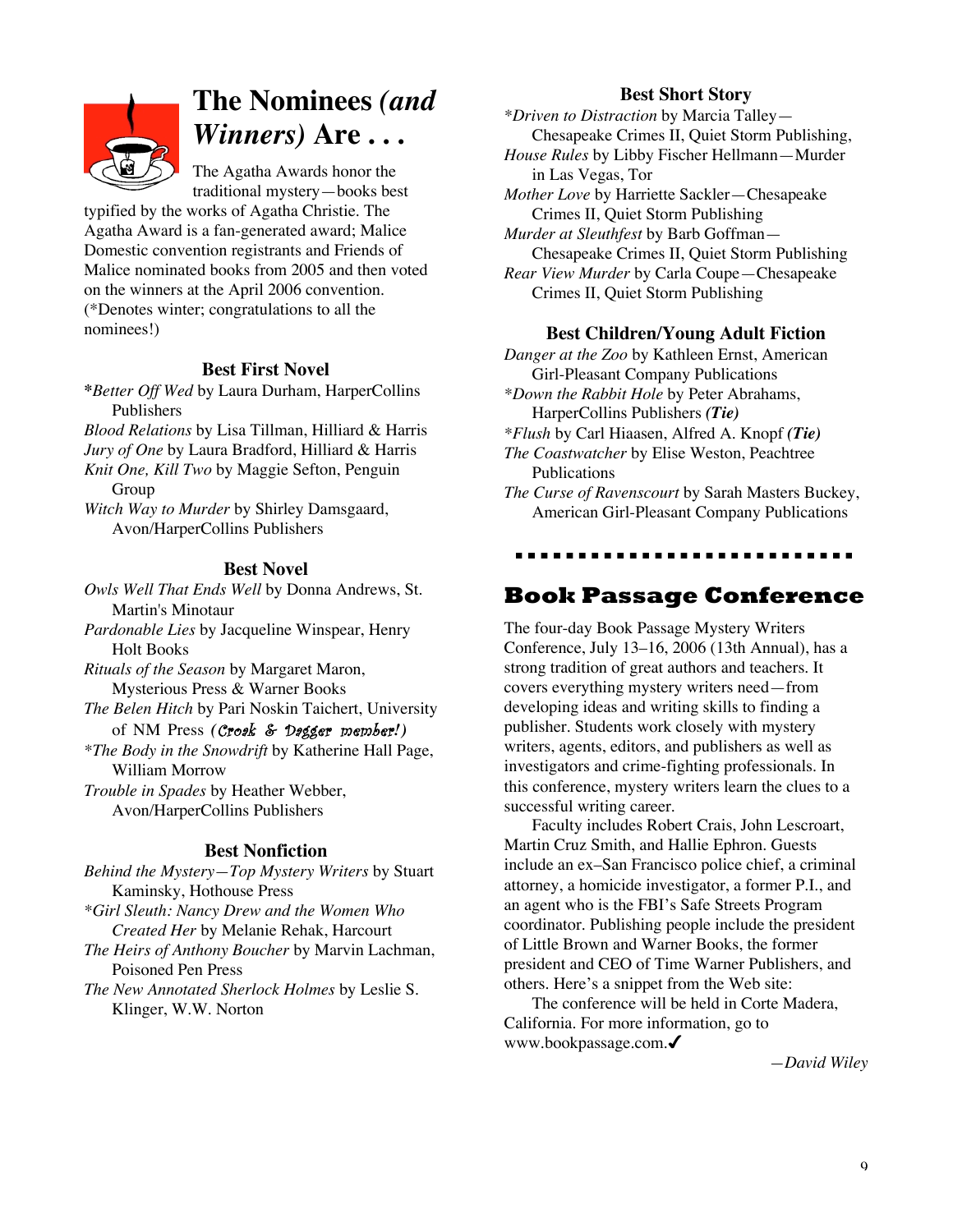### **Mystery and Other Writers' and Readers' Conferences in 2006**

Here is a list of all the conferences of potential interest this year. Most are held at about the same time each year. Many are held in the same location each year. Many of these conferences have already occurred this year, but you can save this list and the contact data for future reference.

Check the various Web sites to can find out which authors will be attending and the registration fee and lodging costs. The three major expenses are: registration fees (generally \$95–400), transportation (airfare unless it's close to Albuquerque), and lodging (say \$75–200 per night, including taxes). If you can eliminate one or more of the expenses, you should consider attending one of these conferences. Readers, writers, and authors from our chapter ought to consider attending at least one conference at some point. Be sure to go if you're going to be somewhere near one of the conferences (and can save transportation cost) or have relatives in that city that you could stay with (saving lodging cost). Don't have any relatives or friends there, but still want to save on lodging? SinC members are often willing to take in out-of-state guests.

In the table, **boldface** indicates the date and/or city of conferences that are held at approximately the same date and/or place each year; otherwise, I have noted that the venue and date vary.

An asterisk (\*) next to a conference title means I have attended one or more runnings of that conference. You can email me for more information, impressions, usefulness, and so on. If other chapter members have been to any of these conferences, you can ask them, too.

| <b>2006 Conferences</b>   |                  |                     |                       |                                                   |               |                     |  |  |  |
|---------------------------|------------------|---------------------|-----------------------|---------------------------------------------------|---------------|---------------------|--|--|--|
| Date in                   |                  | <b>Location</b>     |                       |                                                   |               |                     |  |  |  |
| 2006                      | <b>Event</b>     | in 2006             | <b>Sponsor</b>        | <b>Comments</b>                                   | <b>Awards</b> | <b>Contact Info</b> |  |  |  |
| March 2-4                 | Sleuthfest       | Ft                  | MWA,                  | Always held somewhere in                          |               | www.mwa-            |  |  |  |
|                           |                  | Lauderdale,         | Florida               | Florida; usually in February                      |               | florida.org/sleuthf |  |  |  |
|                           |                  | FI.                 | chapter               | or March.                                         |               | est.htm             |  |  |  |
| March                     | Left Coast       | Bristol, UK         |                       | Always held somewhere in                          | The Lefty     | www.leftcoastcrim   |  |  |  |
| $16 - 19$                 | Crime XVI*       |                     |                       | the West, with about 500                          | Awards        | e2006.com           |  |  |  |
|                           |                  |                     |                       | attending (this is the first                      |               | www.lcc2007.com     |  |  |  |
|                           |                  |                     |                       | outside the U.S.).                                |               |                     |  |  |  |
|                           |                  |                     |                       | Dates and venues vary. XVII                       |               |                     |  |  |  |
|                           |                  |                     |                       | to be held February 1-4,                          |               |                     |  |  |  |
|                           |                  |                     |                       | 2007, in Seattle.                                 |               |                     |  |  |  |
| March                     | Hi-Jinks on      | Out of Los          |                       |                                                   |               | itcgolf@juno.com    |  |  |  |
| $24 - 27$                 | the High         | Angeles             |                       |                                                   |               |                     |  |  |  |
|                           | Seas Men of      |                     |                       |                                                   |               |                     |  |  |  |
|                           | Mystery          |                     |                       |                                                   |               |                     |  |  |  |
|                           | Cruise           |                     |                       |                                                   |               |                     |  |  |  |
| March 25                  | Second           | Sierra Vista,       | SinC,                 | Adult and children's mystery                      |               | www.clik.to/sister  |  |  |  |
|                           | Annual           | AZ                  | Cochise               | and suspense.                                     |               | sincrime            |  |  |  |
|                           | Cochise          |                     | County                |                                                   |               | rebeccadahlke@y     |  |  |  |
|                           | County           |                     | chapter               |                                                   |               | ahoo.com            |  |  |  |
|                           | <b>Book Fair</b> |                     |                       |                                                   |               |                     |  |  |  |
| April 1                   | Murder in        | Hot Springs,        | MWA,                  | New conference.                                   |               | www.mwasw.org       |  |  |  |
|                           | Spa City         | <b>AR</b>           | Southwest             |                                                   |               |                     |  |  |  |
|                           |                  |                     | chapter and           |                                                   |               |                     |  |  |  |
|                           |                  |                     | Break-                |                                                   |               |                     |  |  |  |
|                           |                  |                     | Through<br>Promotions |                                                   |               |                     |  |  |  |
|                           | Malice           |                     |                       |                                                   | The           | www.malicedome      |  |  |  |
| <b>April</b><br>$21 - 23$ | Domestic         | Washington,<br>D.C. |                       | Celebrating the<br>traditional mystery like those |               |                     |  |  |  |
|                           | XVIII*           |                     |                       | of Agatha Christie. Usually                       | Agathas       | stic.org            |  |  |  |
|                           |                  |                     |                       | held the last weekend of                          |               |                     |  |  |  |
|                           |                  |                     |                       | April, after the Edgars (see                      |               |                     |  |  |  |
|                           |                  |                     |                       | below). 700-800 attend.                           |               |                     |  |  |  |

*—Rob Kresge, rkresge77@comcast.net*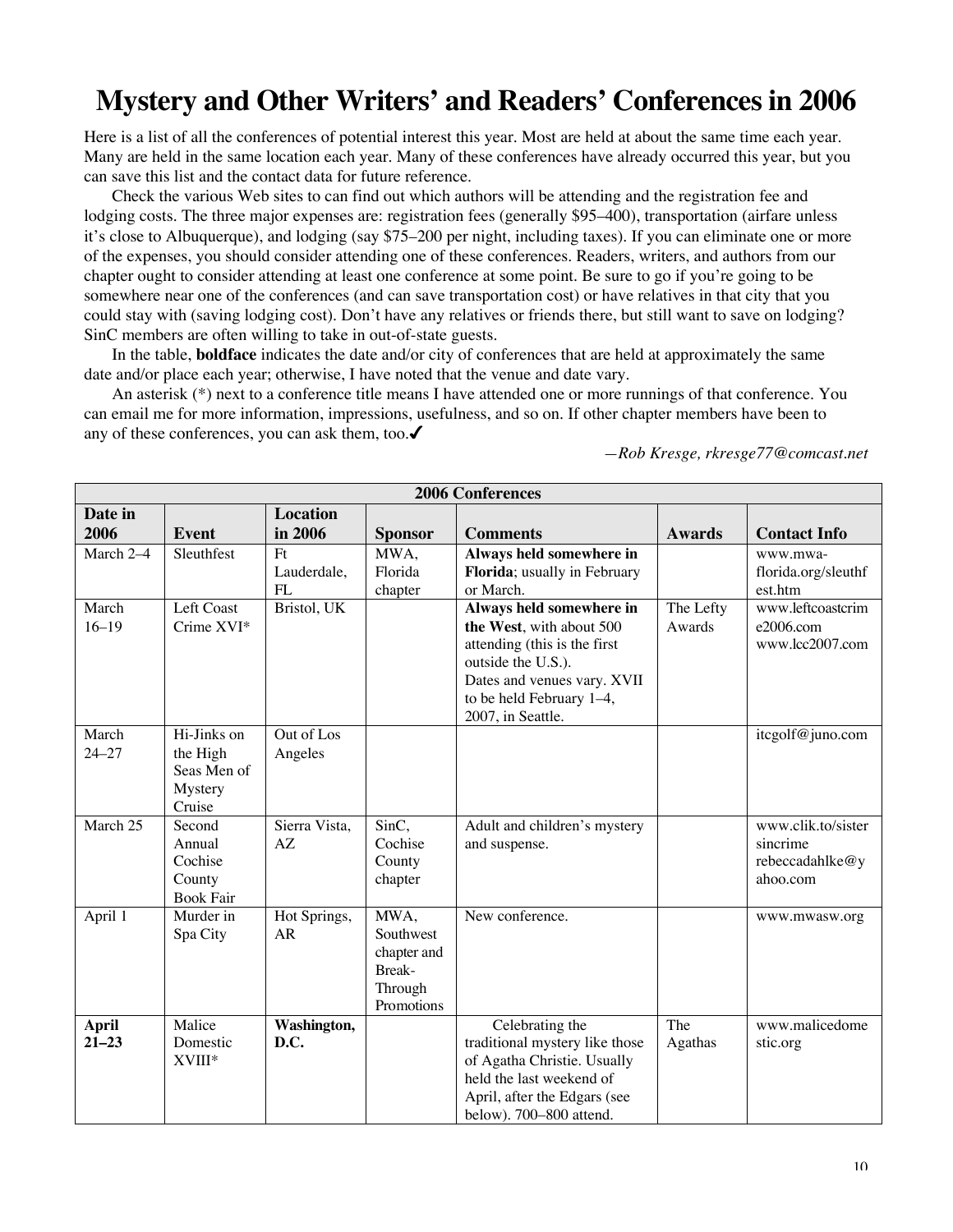| <b>2006 Conferences</b>          |                                                                        |                             |                                       |                                                                                                                                                                                                                                                                                                                                |                                                                                                 |                                 |  |  |  |  |
|----------------------------------|------------------------------------------------------------------------|-----------------------------|---------------------------------------|--------------------------------------------------------------------------------------------------------------------------------------------------------------------------------------------------------------------------------------------------------------------------------------------------------------------------------|-------------------------------------------------------------------------------------------------|---------------------------------|--|--|--|--|
| Date in                          |                                                                        | <b>Location</b>             |                                       |                                                                                                                                                                                                                                                                                                                                |                                                                                                 |                                 |  |  |  |  |
| 2006                             | <b>Event</b>                                                           | in 2006                     | <b>Sponsor</b>                        | <b>Comments</b>                                                                                                                                                                                                                                                                                                                | Awards                                                                                          | <b>Contact Info</b>             |  |  |  |  |
| <b>April</b><br>$26 - 27$        | 60th annual<br><b>MWA</b><br>Symposium<br>and<br>Banquet*              | <b>New York</b><br>City, NY | <b>MWA</b>                            | Oldest mystery conference.<br>500-600 attend awards<br>banquet.                                                                                                                                                                                                                                                                | The Edgars<br>(premier<br>mystery<br>awards)                                                    | www.mysterywrit<br>ers.org      |  |  |  |  |
| <b>May</b><br>$25 - 28$          | Mayhem in<br>the Midlands                                              | Omaha, NE                   |                                       |                                                                                                                                                                                                                                                                                                                                |                                                                                                 | www.omaha.lib.ne<br>.us/mayhem/ |  |  |  |  |
| June $2-\overline{3}$            | Murder in<br>the Grove                                                 | <b>Boise, ID</b>            |                                       | Costs only \$95 with \$69<br>hotel rooms. Carolyn Wheat<br>workshop on June 2. Sara<br>Paretsky guest of honor on<br>June 3.                                                                                                                                                                                                   |                                                                                                 | www.murderinthe<br>grove.com    |  |  |  |  |
| June 10                          | Of Dark and<br>Stormy<br>Nights                                        | <b>Near</b><br>Chicago, IL  |                                       | Guest of Honor Carolyn<br>Hart.                                                                                                                                                                                                                                                                                                |                                                                                                 | jdams@jeannedams<br>.com        |  |  |  |  |
| June<br>$29$ -July $2$           | ThrillerCon*                                                           | Phoenix, AZ                 | Internation<br>al Thriller<br>Writers | First annual conference.                                                                                                                                                                                                                                                                                                       | The<br>Thrillers<br>(first time<br>presented)                                                   | www.thrillerfest.c<br>om        |  |  |  |  |
| July 13-16                       | Mystery<br>Writers<br>Conference                                       | Corte<br>Madero, CA         | <b>Book</b><br>Passage                | Thirteenth annual; "Learning<br>All the Clues" covers all<br>aspects of the mystery<br>writing business                                                                                                                                                                                                                        |                                                                                                 | www.bookpassage<br>.com         |  |  |  |  |
| <b>July 14-16</b>                | ConMisterio<br><b>SO</b>                                               | Austin, TX                  |                                       | Held annually.                                                                                                                                                                                                                                                                                                                 |                                                                                                 | www.conmisterio<br>so.org/      |  |  |  |  |
| September<br>$8 - 10$            | Rocky<br>Mountain<br>Fiction<br>Writers<br>Annual<br>Conference        | Denver, CO                  |                                       | Guest authors; scheduled<br>meetings with agents and/or<br>editors. Contest for<br>unpublished novels in<br>mystery, romance, other<br>fields.                                                                                                                                                                                 |                                                                                                 | www.rmfw.com                    |  |  |  |  |
| September<br>$28 -$<br>October 1 | Bouchercon<br>$*37$                                                    | Madison, WI                 |                                       | The largest annual mystery<br>conference (1,200-1,500<br>attend). Venue changes each<br>year; dates move, but always<br>in September or October.<br>Has been held in<br>Philadelphia, Denver,<br>Washington, D.C., Chicago,<br>and Toronto in recent years.<br>2007 conference will be<br>September 27-30 in<br>Anchorage, AK. | Anthony<br>Awards.<br>Many<br>other<br>awards are<br>also<br>announced<br>at this<br>conference | www.bouchercon.<br>com          |  |  |  |  |
| <b>November</b><br>$3 - 5$       | Third annual<br>Tony<br>Hillerman<br>Mystery<br>Writers<br>Conference* | Albuquerque,<br>NM          |                                       | Held at the Hilton Hotel.<br>One day of workshops, two<br>of panels. \$400; all meals<br>included. Organized and run<br>by two of Tony's daughters,<br>who run writer's workshops<br>out of Santa Fe all year.                                                                                                                 |                                                                                                 | www.wordharvest<br>.com         |  |  |  |  |